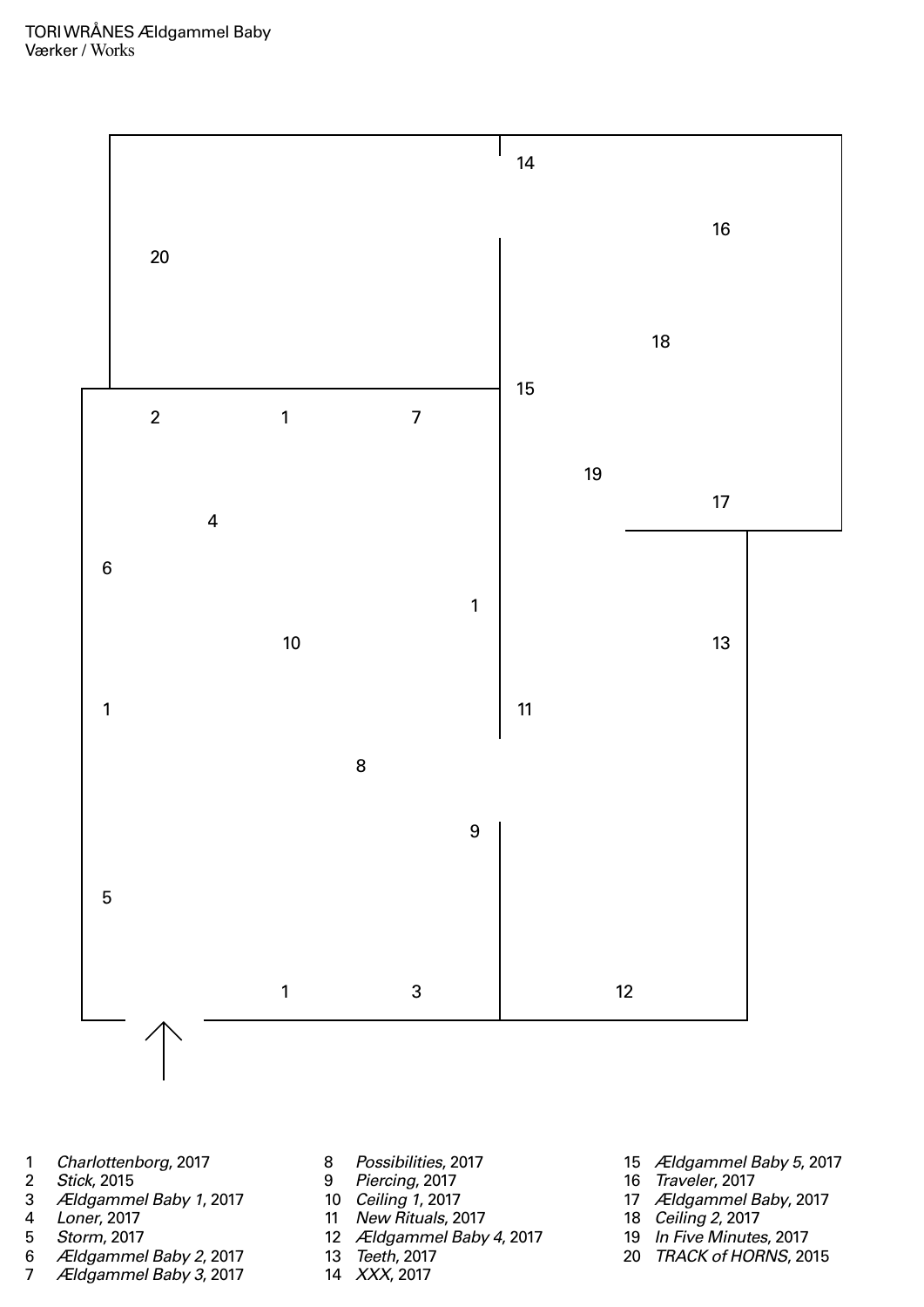Tori Wrånes *Ældgammel Baby 1-5*, 2017

Video installation, ca. 15 min. Produceret af / Produced by: Kunsthal Charlottenborg

Medvirkende / Contributors

Performance: Tori Wrånes, Tone Martine Kittelsen. Foto / Photo: Jacob Soffusen. Lyd, lydeffekter / Sound, Sound Effects: Stefan Garfield Rasch Holm. Stunt: STUNT360 v. Jacob Sebastian Malm. Lys / Light: Morten Kastberg. Costume Design: Tone Martine Kittelsen, Monika Lyko, Tori Wrånes. Postproduction: Renate Henrikhaugen, Christoph Manz.